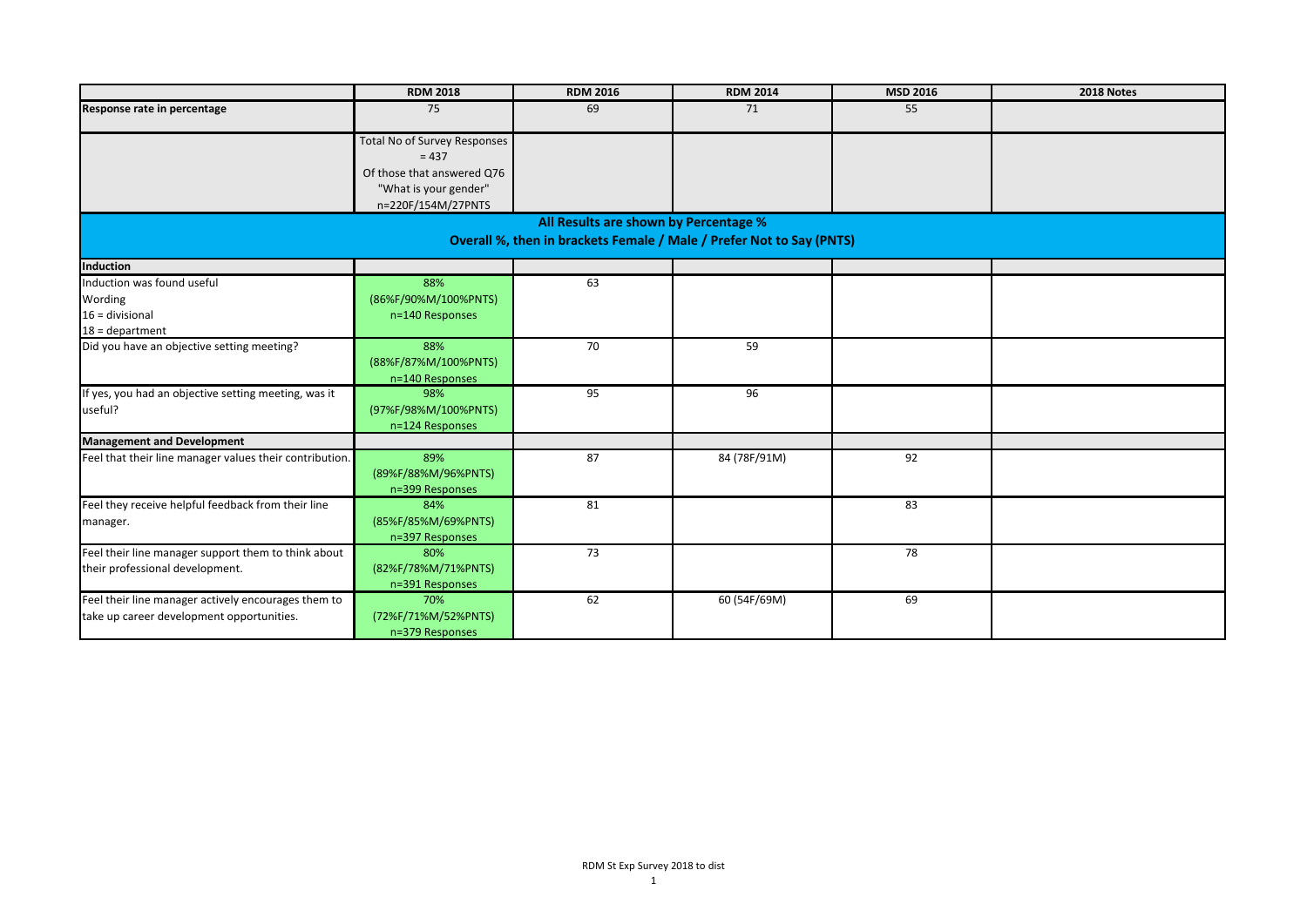| <b>Professional and Personal Development</b>          |                       |    |              |    |  |
|-------------------------------------------------------|-----------------------|----|--------------|----|--|
| Feel that they take time to reflect on, and plan for, | 79%                   | 74 |              | 78 |  |
| their career development.                             | (78%F/83%%M/67%%PNTS) |    |              |    |  |
|                                                       | n=385 Responses       |    |              |    |  |
| Feel clear about the development opportunities        | 69%                   | 57 |              | 62 |  |
| available to them.                                    | (71%F/68%M/60%PNTS)   |    |              |    |  |
|                                                       | n=393 Responses       |    |              |    |  |
| Feel that they have the opportunity to take on new    | 82%                   | 74 |              | 78 |  |
| responsibilities or develop new skills.               | (83%F/80%M/86%PNTS)   |    |              |    |  |
|                                                       | n=393 Responses       |    |              |    |  |
| Feel comfortable discussing their training and        | 79%                   | 72 | 67 (67F/68M) | 81 |  |
| development needs with their line manager.            | (78%F/85%M/54%PNTS)   |    |              |    |  |
|                                                       | n=395 Responses       |    |              |    |  |
| Feel that the responsibility for career development   | 99%                   |    |              |    |  |
| lies with yourself                                    | (100%F/99%M/100%PNTS) |    |              |    |  |
|                                                       | n=392 Responses       |    |              |    |  |
| Feel that the responsibility for career development   | 75%                   |    |              |    |  |
| lies with your manager                                | (75%F/74%M/84%PNTS)   |    |              |    |  |
|                                                       | n=375 Responses       |    |              |    |  |
| <b>Personal Development Review</b>                    |                       |    |              |    |  |
| Have had a PDR over the last two years (in 2016       | 79%                   | 74 |              | 72 |  |
| survey question was over the last year)               | (80%F/77%M/85%PNTS)   |    |              |    |  |
|                                                       | n=393 Responses       |    |              |    |  |
| If had a PDR, have found it useful                    | 80%                   | 75 | 71 (73F/68M) |    |  |
|                                                       | (82%F/79%M/64%PNTS)   |    |              |    |  |
|                                                       | n=341 Responses       |    |              |    |  |
| Are aware that it is mandatory for all staff to be    | 88%                   |    |              |    |  |
| offered a PDR                                         | (91%F/85%M/85%PNTS)   |    |              |    |  |
|                                                       | n=398 Responses       |    |              |    |  |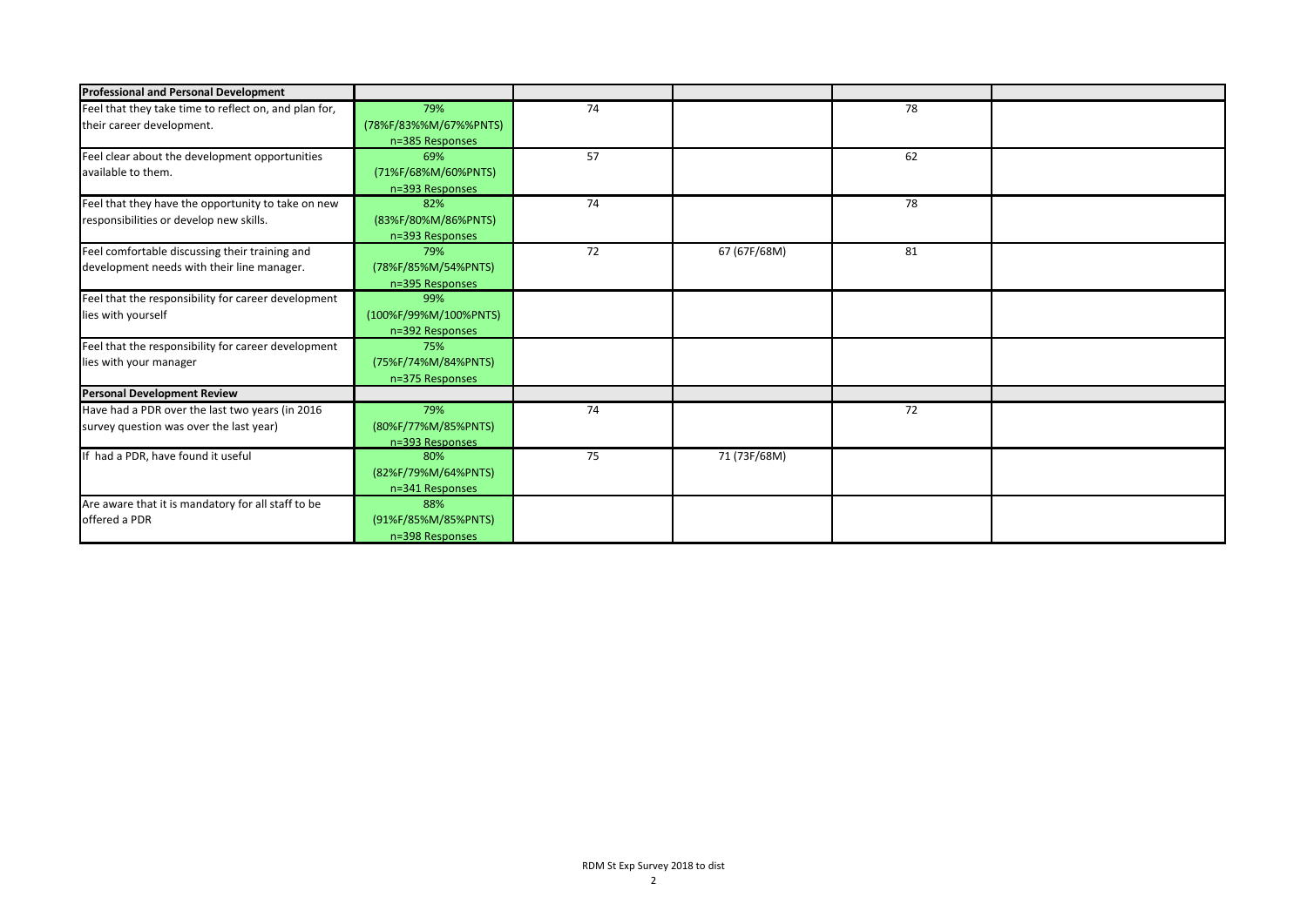| 28%<br>5<br>In actual numbers, in 2016 22 respondents<br>(28%F/27%M/26%PNTS)<br>said they had been mentored, in 2018 it was<br>110.<br>n=399 Responses<br>2016 - 8 in RDM Scheme<br>2018 - 42 in RDM Scheme<br>78%<br>(80%F/75%M/78%PNTS)<br>n=144 Responses<br>The top four things the<br>Career progression and<br>Planning (60%), then equally<br>scheme had helped with -<br>Balancing work / study /<br>career progression and<br>family life<br>planning (34%), professional<br>Specific difficulties or issues at development, (20%),<br>work<br>extending professional<br>Being more positive about<br>network (13%), difficulties at<br>work / study<br>work (12%)<br><b>Extending my professional</b><br>network<br>Pass on my skills and<br>For mentors, the top four<br>experience for the benefit of<br>things the scheme had helped<br>others, then<br>with - passing on skills and<br>Reflect on my own practice<br>experiences (39%), reflecting<br>Improved job satisfaction<br>on my own practice (26%),<br>improved job satisfaction<br>Encourage others to remain in<br>(13%), being more positive<br>science<br>Being more positive about<br>about working or studying in<br>RDM (10%)<br>work<br><b>Extending my professional</b><br><b>network</b><br>87%<br>I have access to mechanisms allowing me to voice<br>(89%F/84%M/92%PNTS)<br>issues that are relevant to me in my Research Group<br>n=238 Responses<br>I have access to mechanisms allowing me to voice<br>70%<br>(72%F/71%M/38%PNTS)<br>issues that are relevant to me in my Department<br>n=241 Responses<br>I have access to mechanisms allowing me to voice<br>33%<br>(34%F/34%M/8%PNTS)<br>issues that are relevant to me concerning Central | <b>Mentoring</b>                                 |  |  |  |
|-------------------------------------------------------------------------------------------------------------------------------------------------------------------------------------------------------------------------------------------------------------------------------------------------------------------------------------------------------------------------------------------------------------------------------------------------------------------------------------------------------------------------------------------------------------------------------------------------------------------------------------------------------------------------------------------------------------------------------------------------------------------------------------------------------------------------------------------------------------------------------------------------------------------------------------------------------------------------------------------------------------------------------------------------------------------------------------------------------------------------------------------------------------------------------------------------------------------------------------------------------------------------------------------------------------------------------------------------------------------------------------------------------------------------------------------------------------------------------------------------------------------------------------------------------------------------------------------------------------------------------------------------------------------------------------------------------------------------------------|--------------------------------------------------|--|--|--|
|                                                                                                                                                                                                                                                                                                                                                                                                                                                                                                                                                                                                                                                                                                                                                                                                                                                                                                                                                                                                                                                                                                                                                                                                                                                                                                                                                                                                                                                                                                                                                                                                                                                                                                                                     | Since taking up your current role have you been  |  |  |  |
|                                                                                                                                                                                                                                                                                                                                                                                                                                                                                                                                                                                                                                                                                                                                                                                                                                                                                                                                                                                                                                                                                                                                                                                                                                                                                                                                                                                                                                                                                                                                                                                                                                                                                                                                     | mentored by someone who is not your line manager |  |  |  |
|                                                                                                                                                                                                                                                                                                                                                                                                                                                                                                                                                                                                                                                                                                                                                                                                                                                                                                                                                                                                                                                                                                                                                                                                                                                                                                                                                                                                                                                                                                                                                                                                                                                                                                                                     |                                                  |  |  |  |
|                                                                                                                                                                                                                                                                                                                                                                                                                                                                                                                                                                                                                                                                                                                                                                                                                                                                                                                                                                                                                                                                                                                                                                                                                                                                                                                                                                                                                                                                                                                                                                                                                                                                                                                                     |                                                  |  |  |  |
|                                                                                                                                                                                                                                                                                                                                                                                                                                                                                                                                                                                                                                                                                                                                                                                                                                                                                                                                                                                                                                                                                                                                                                                                                                                                                                                                                                                                                                                                                                                                                                                                                                                                                                                                     |                                                  |  |  |  |
|                                                                                                                                                                                                                                                                                                                                                                                                                                                                                                                                                                                                                                                                                                                                                                                                                                                                                                                                                                                                                                                                                                                                                                                                                                                                                                                                                                                                                                                                                                                                                                                                                                                                                                                                     | Have found mentoring useful                      |  |  |  |
|                                                                                                                                                                                                                                                                                                                                                                                                                                                                                                                                                                                                                                                                                                                                                                                                                                                                                                                                                                                                                                                                                                                                                                                                                                                                                                                                                                                                                                                                                                                                                                                                                                                                                                                                     |                                                  |  |  |  |
|                                                                                                                                                                                                                                                                                                                                                                                                                                                                                                                                                                                                                                                                                                                                                                                                                                                                                                                                                                                                                                                                                                                                                                                                                                                                                                                                                                                                                                                                                                                                                                                                                                                                                                                                     |                                                  |  |  |  |
|                                                                                                                                                                                                                                                                                                                                                                                                                                                                                                                                                                                                                                                                                                                                                                                                                                                                                                                                                                                                                                                                                                                                                                                                                                                                                                                                                                                                                                                                                                                                                                                                                                                                                                                                     | For mentees                                      |  |  |  |
|                                                                                                                                                                                                                                                                                                                                                                                                                                                                                                                                                                                                                                                                                                                                                                                                                                                                                                                                                                                                                                                                                                                                                                                                                                                                                                                                                                                                                                                                                                                                                                                                                                                                                                                                     |                                                  |  |  |  |
|                                                                                                                                                                                                                                                                                                                                                                                                                                                                                                                                                                                                                                                                                                                                                                                                                                                                                                                                                                                                                                                                                                                                                                                                                                                                                                                                                                                                                                                                                                                                                                                                                                                                                                                                     |                                                  |  |  |  |
|                                                                                                                                                                                                                                                                                                                                                                                                                                                                                                                                                                                                                                                                                                                                                                                                                                                                                                                                                                                                                                                                                                                                                                                                                                                                                                                                                                                                                                                                                                                                                                                                                                                                                                                                     |                                                  |  |  |  |
|                                                                                                                                                                                                                                                                                                                                                                                                                                                                                                                                                                                                                                                                                                                                                                                                                                                                                                                                                                                                                                                                                                                                                                                                                                                                                                                                                                                                                                                                                                                                                                                                                                                                                                                                     |                                                  |  |  |  |
|                                                                                                                                                                                                                                                                                                                                                                                                                                                                                                                                                                                                                                                                                                                                                                                                                                                                                                                                                                                                                                                                                                                                                                                                                                                                                                                                                                                                                                                                                                                                                                                                                                                                                                                                     |                                                  |  |  |  |
|                                                                                                                                                                                                                                                                                                                                                                                                                                                                                                                                                                                                                                                                                                                                                                                                                                                                                                                                                                                                                                                                                                                                                                                                                                                                                                                                                                                                                                                                                                                                                                                                                                                                                                                                     |                                                  |  |  |  |
|                                                                                                                                                                                                                                                                                                                                                                                                                                                                                                                                                                                                                                                                                                                                                                                                                                                                                                                                                                                                                                                                                                                                                                                                                                                                                                                                                                                                                                                                                                                                                                                                                                                                                                                                     |                                                  |  |  |  |
|                                                                                                                                                                                                                                                                                                                                                                                                                                                                                                                                                                                                                                                                                                                                                                                                                                                                                                                                                                                                                                                                                                                                                                                                                                                                                                                                                                                                                                                                                                                                                                                                                                                                                                                                     |                                                  |  |  |  |
|                                                                                                                                                                                                                                                                                                                                                                                                                                                                                                                                                                                                                                                                                                                                                                                                                                                                                                                                                                                                                                                                                                                                                                                                                                                                                                                                                                                                                                                                                                                                                                                                                                                                                                                                     |                                                  |  |  |  |
|                                                                                                                                                                                                                                                                                                                                                                                                                                                                                                                                                                                                                                                                                                                                                                                                                                                                                                                                                                                                                                                                                                                                                                                                                                                                                                                                                                                                                                                                                                                                                                                                                                                                                                                                     | For mentors                                      |  |  |  |
|                                                                                                                                                                                                                                                                                                                                                                                                                                                                                                                                                                                                                                                                                                                                                                                                                                                                                                                                                                                                                                                                                                                                                                                                                                                                                                                                                                                                                                                                                                                                                                                                                                                                                                                                     |                                                  |  |  |  |
|                                                                                                                                                                                                                                                                                                                                                                                                                                                                                                                                                                                                                                                                                                                                                                                                                                                                                                                                                                                                                                                                                                                                                                                                                                                                                                                                                                                                                                                                                                                                                                                                                                                                                                                                     |                                                  |  |  |  |
|                                                                                                                                                                                                                                                                                                                                                                                                                                                                                                                                                                                                                                                                                                                                                                                                                                                                                                                                                                                                                                                                                                                                                                                                                                                                                                                                                                                                                                                                                                                                                                                                                                                                                                                                     |                                                  |  |  |  |
|                                                                                                                                                                                                                                                                                                                                                                                                                                                                                                                                                                                                                                                                                                                                                                                                                                                                                                                                                                                                                                                                                                                                                                                                                                                                                                                                                                                                                                                                                                                                                                                                                                                                                                                                     |                                                  |  |  |  |
|                                                                                                                                                                                                                                                                                                                                                                                                                                                                                                                                                                                                                                                                                                                                                                                                                                                                                                                                                                                                                                                                                                                                                                                                                                                                                                                                                                                                                                                                                                                                                                                                                                                                                                                                     |                                                  |  |  |  |
|                                                                                                                                                                                                                                                                                                                                                                                                                                                                                                                                                                                                                                                                                                                                                                                                                                                                                                                                                                                                                                                                                                                                                                                                                                                                                                                                                                                                                                                                                                                                                                                                                                                                                                                                     |                                                  |  |  |  |
|                                                                                                                                                                                                                                                                                                                                                                                                                                                                                                                                                                                                                                                                                                                                                                                                                                                                                                                                                                                                                                                                                                                                                                                                                                                                                                                                                                                                                                                                                                                                                                                                                                                                                                                                     |                                                  |  |  |  |
|                                                                                                                                                                                                                                                                                                                                                                                                                                                                                                                                                                                                                                                                                                                                                                                                                                                                                                                                                                                                                                                                                                                                                                                                                                                                                                                                                                                                                                                                                                                                                                                                                                                                                                                                     |                                                  |  |  |  |
|                                                                                                                                                                                                                                                                                                                                                                                                                                                                                                                                                                                                                                                                                                                                                                                                                                                                                                                                                                                                                                                                                                                                                                                                                                                                                                                                                                                                                                                                                                                                                                                                                                                                                                                                     |                                                  |  |  |  |
|                                                                                                                                                                                                                                                                                                                                                                                                                                                                                                                                                                                                                                                                                                                                                                                                                                                                                                                                                                                                                                                                                                                                                                                                                                                                                                                                                                                                                                                                                                                                                                                                                                                                                                                                     |                                                  |  |  |  |
|                                                                                                                                                                                                                                                                                                                                                                                                                                                                                                                                                                                                                                                                                                                                                                                                                                                                                                                                                                                                                                                                                                                                                                                                                                                                                                                                                                                                                                                                                                                                                                                                                                                                                                                                     | <b>Researchers (Survey Routed Question)</b>      |  |  |  |
|                                                                                                                                                                                                                                                                                                                                                                                                                                                                                                                                                                                                                                                                                                                                                                                                                                                                                                                                                                                                                                                                                                                                                                                                                                                                                                                                                                                                                                                                                                                                                                                                                                                                                                                                     |                                                  |  |  |  |
|                                                                                                                                                                                                                                                                                                                                                                                                                                                                                                                                                                                                                                                                                                                                                                                                                                                                                                                                                                                                                                                                                                                                                                                                                                                                                                                                                                                                                                                                                                                                                                                                                                                                                                                                     |                                                  |  |  |  |
|                                                                                                                                                                                                                                                                                                                                                                                                                                                                                                                                                                                                                                                                                                                                                                                                                                                                                                                                                                                                                                                                                                                                                                                                                                                                                                                                                                                                                                                                                                                                                                                                                                                                                                                                     |                                                  |  |  |  |
|                                                                                                                                                                                                                                                                                                                                                                                                                                                                                                                                                                                                                                                                                                                                                                                                                                                                                                                                                                                                                                                                                                                                                                                                                                                                                                                                                                                                                                                                                                                                                                                                                                                                                                                                     |                                                  |  |  |  |
|                                                                                                                                                                                                                                                                                                                                                                                                                                                                                                                                                                                                                                                                                                                                                                                                                                                                                                                                                                                                                                                                                                                                                                                                                                                                                                                                                                                                                                                                                                                                                                                                                                                                                                                                     |                                                  |  |  |  |
|                                                                                                                                                                                                                                                                                                                                                                                                                                                                                                                                                                                                                                                                                                                                                                                                                                                                                                                                                                                                                                                                                                                                                                                                                                                                                                                                                                                                                                                                                                                                                                                                                                                                                                                                     |                                                  |  |  |  |
|                                                                                                                                                                                                                                                                                                                                                                                                                                                                                                                                                                                                                                                                                                                                                                                                                                                                                                                                                                                                                                                                                                                                                                                                                                                                                                                                                                                                                                                                                                                                                                                                                                                                                                                                     |                                                  |  |  |  |
|                                                                                                                                                                                                                                                                                                                                                                                                                                                                                                                                                                                                                                                                                                                                                                                                                                                                                                                                                                                                                                                                                                                                                                                                                                                                                                                                                                                                                                                                                                                                                                                                                                                                                                                                     |                                                  |  |  |  |
| n=240 Responses                                                                                                                                                                                                                                                                                                                                                                                                                                                                                                                                                                                                                                                                                                                                                                                                                                                                                                                                                                                                                                                                                                                                                                                                                                                                                                                                                                                                                                                                                                                                                                                                                                                                                                                     | <b>University Policies</b>                       |  |  |  |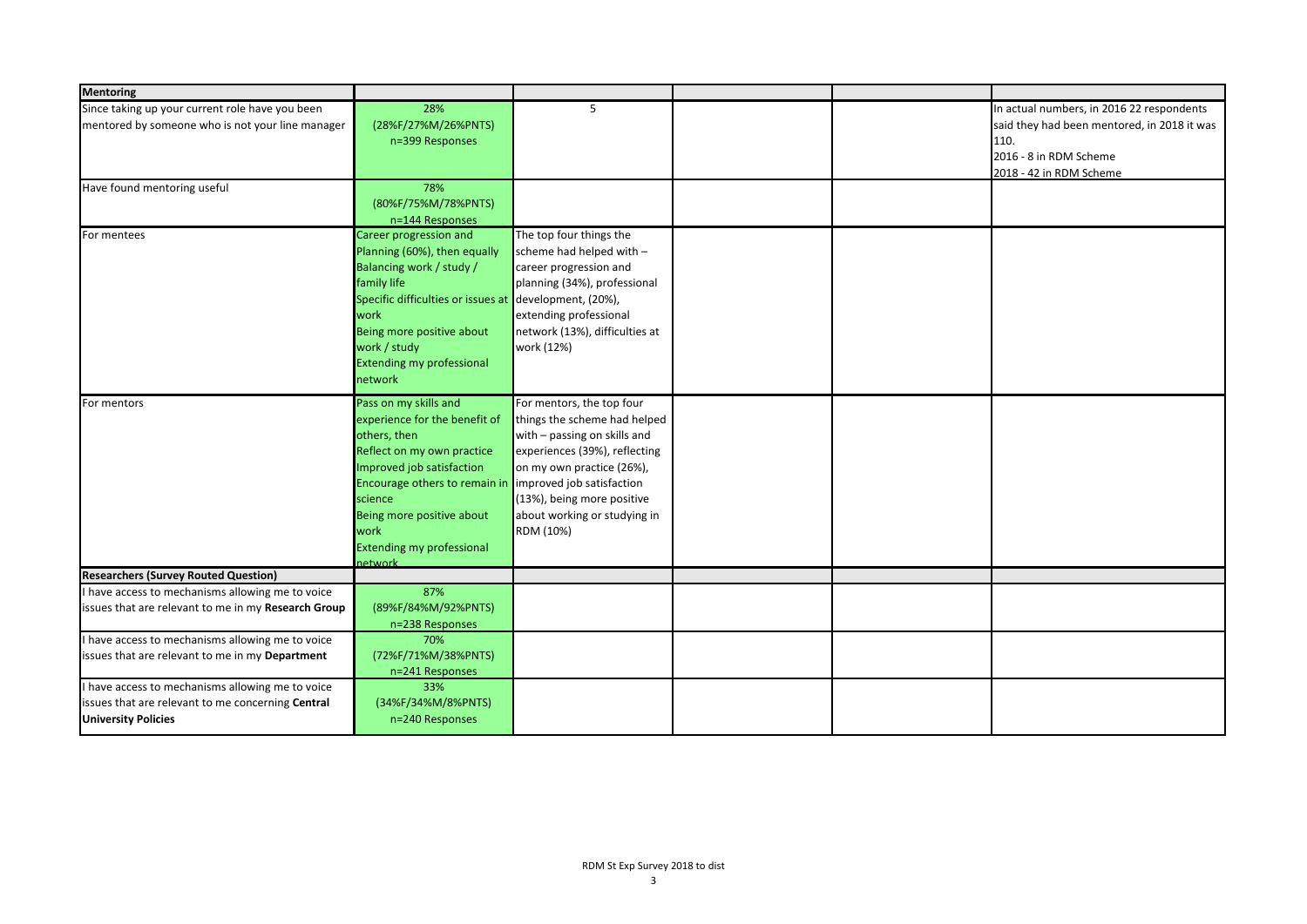| <b>Academics and PSS Staff (Survey Routed Question)</b> |                      |                 |    |  |
|---------------------------------------------------------|----------------------|-----------------|----|--|
| I have access to mechanisms allowing me to voice        | 64%                  |                 |    |  |
| issues that are relevant to me in my Research Group     | (54%F/78%M/88%PNTS)  |                 |    |  |
|                                                         | n=112 Responses      |                 |    |  |
| I have access to mechanisms allowing me to voice        | 79%                  |                 |    |  |
| issues that are relevant to me in my Department         | (77%F/84%M/77%PNTS)  |                 |    |  |
|                                                         | n=151 Responses      |                 |    |  |
| I have access to mechanisms allowing me to voice        | 46%                  |                 |    |  |
| issues that are relevant to me concerning Central       | (43%F/51%M/50%PNTS)  |                 |    |  |
| <b>University Policies</b>                              | n=144 Responses      |                 |    |  |
| <b>Managing others</b>                                  |                      |                 |    |  |
| Are responsible for leading or managing staff and/or    | 35%                  | 35              |    |  |
| a research group.                                       | (29%F/40%M/59%PNTS)  |                 |    |  |
|                                                         | n=401 Reponses       |                 |    |  |
| Feel confident recruiting staff.                        | 86%                  | $\overline{77}$ | 89 |  |
|                                                         | (83%F/87%M/94%PNTS)  |                 |    |  |
|                                                         | n=142 Responses      |                 |    |  |
| Feel confident conducting probationary and personal     | 76%                  | 73              | 84 |  |
| development reviews.                                    | (73%F/78%M/81%PNTS)  |                 |    |  |
|                                                         | n=142 Responses      |                 |    |  |
| Feel confident managing projects and finances.          | 77%                  | $\overline{78}$ | 87 |  |
|                                                         | (68%F/86%M/88%PNTS)  |                 |    |  |
|                                                         | n=142 Responses      |                 |    |  |
| Feel confident managing staff performance and           | 82%                  | 80              | 85 |  |
| giving feedback.                                        | (78%F/87%M/81%PNTS)  |                 |    |  |
|                                                         | n=142 Responses      |                 |    |  |
| Feel confident supporting their staff to think about    | 88%                  | 78              | 86 |  |
| their careers.                                          | (86%F/87%M/100%PNTS) |                 |    |  |
|                                                         | n=142 Responses      |                 |    |  |
| Feel confident administering HR processes.              | 64%                  | 53              | 61 |  |
|                                                         | (61%F/68%M/63%PNTS)  |                 |    |  |
|                                                         | n=140 Responses      |                 |    |  |
| Have undertaken any training or development to          | 65%                  |                 |    |  |
| enhance your management or leadership skills?           | (75%F/56%M/69%PNTS)  |                 |    |  |
|                                                         | n=142 Responses      |                 |    |  |
| <b>Leadership Aspirations</b>                           |                      |                 |    |  |
| Aspires to move into a role involving leadership        | 62%                  |                 |    |  |
|                                                         | (48%F/84%M/73%PNTS)  |                 |    |  |
|                                                         | n=253 Responses      |                 |    |  |
| In current role has been given oppportunities to        | 34%                  |                 |    |  |
| develop leadership skills                               | (29%F/46%M/10%PNTS)  |                 |    |  |
|                                                         | n=254 Responses      |                 |    |  |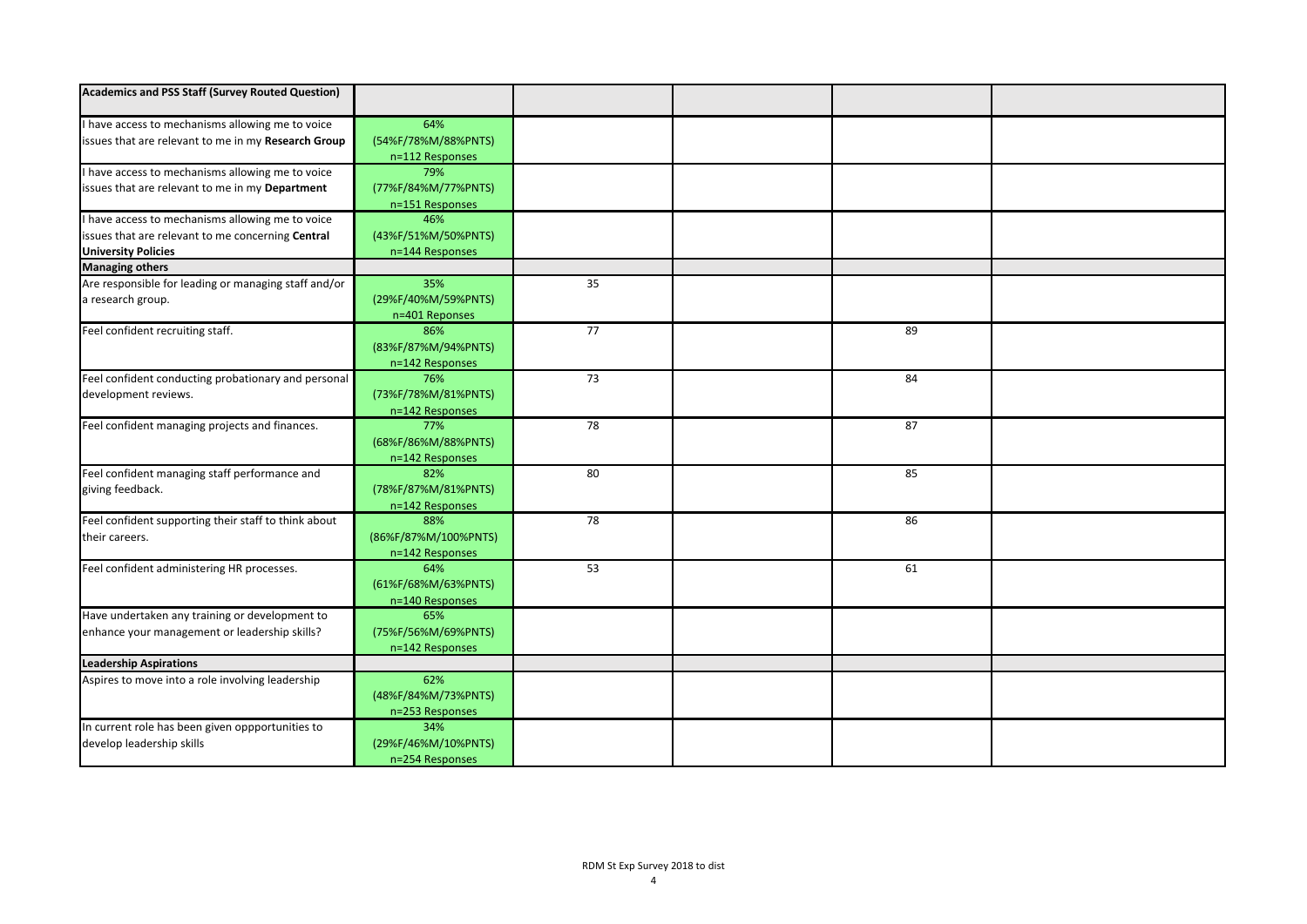| <b>Environment and Culture</b>                      |                     |    |    |    |  |
|-----------------------------------------------------|---------------------|----|----|----|--|
| Feel they can be themselves at work.                | 91%                 | 89 |    | 92 |  |
|                                                     | (93%F/89%M/88%PNTS) |    |    |    |  |
|                                                     | n=391 Responses     |    |    |    |  |
| Feel their colleagues are supportive of them.       | 92%                 | 91 |    | 94 |  |
|                                                     | (94%F/90%M/85%PNTS) |    |    |    |  |
|                                                     | n=394 Responses     |    |    |    |  |
| Feel integrated into their team.                    | 92%                 | 92 |    | 94 |  |
|                                                     | (92%F/93%M/89%PNTS) |    |    |    |  |
|                                                     | n=398 Responses     |    |    |    |  |
| Feel integrated into their Division.                | 71%                 | 63 |    | 72 |  |
|                                                     | (72%F/70%M/69%PNTS) |    |    |    |  |
|                                                     | n=396 Responses     |    |    |    |  |
| Feel integrated into RDM                            | 56%                 |    |    |    |  |
|                                                     | (56%F/54%M/56%PNTS) |    |    |    |  |
|                                                     | n=394 Reponses      |    |    |    |  |
| Feel included in their team/group social/networking | 91%                 |    |    |    |  |
| activities.                                         | (91%F/92%M/81%PNTS) |    |    |    |  |
|                                                     | n=397 Responses     |    |    |    |  |
| Feel included in their Divisional social/networking | 70%                 | 71 |    |    |  |
| activities.                                         | (71%F/66%M/72%PNTS) |    |    |    |  |
|                                                     | n=393 Reponses      |    |    |    |  |
| Feel included in RDM social/networking activities.  | 51%                 |    |    | 81 |  |
|                                                     | (50%F/50%M/63%PNTS) |    |    |    |  |
|                                                     | n=388 Responses     |    |    |    |  |
| Feel valued for the work I do in my team            | 89%                 |    |    |    |  |
|                                                     | (89%F/88%M/93%PNTS) |    |    |    |  |
|                                                     | n=398 Responses     |    |    |    |  |
| Feel valued for the work I do in my division        | 60%                 |    |    |    |  |
|                                                     | (61%F/59%M/50%PNTS) |    |    |    |  |
|                                                     | n=392 Responses     |    |    |    |  |
| Feel valued for the work I do in RDM                | 45%                 |    |    |    |  |
|                                                     | (46%F/46%M/31%PNTS) |    |    |    |  |
|                                                     | n=392 Responses     |    |    |    |  |
| Feel that meetings are scheduled to take caring     | 68%                 | 57 |    | 85 |  |
| responsibilities into account.                      | (71%F/65%M/59%PNTS) |    |    |    |  |
|                                                     | n=398 Responses     |    |    |    |  |
| Noticed a +ve cultural change in the last 2 years   | 45%                 | 40 | 47 |    |  |
|                                                     | (41%F/49%M/48%PNTS) |    |    |    |  |
|                                                     | n=395 Responses     |    |    |    |  |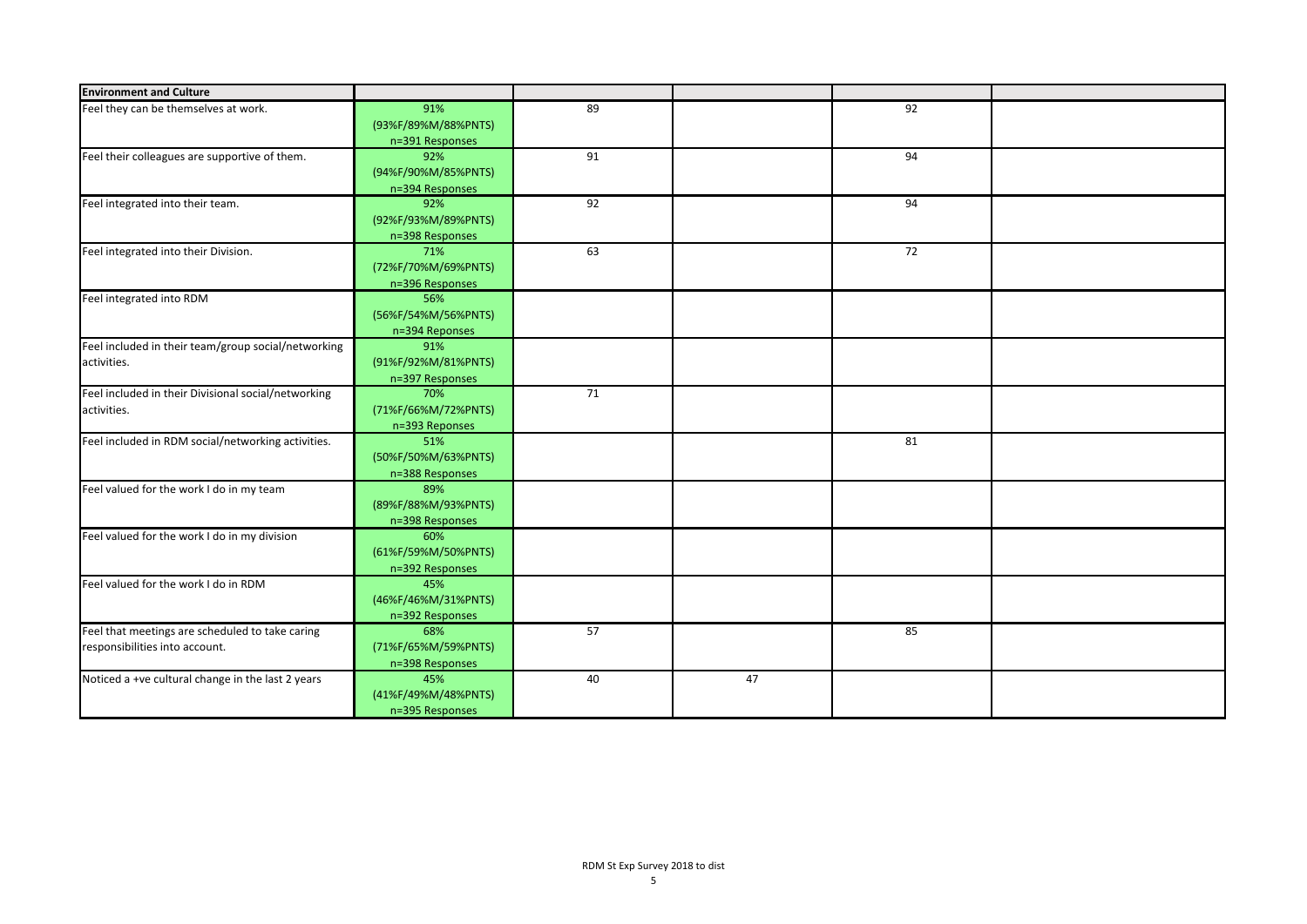| Communication                                         |                        |                 |                |    |  |
|-------------------------------------------------------|------------------------|-----------------|----------------|----|--|
|                                                       |                        |                 |                |    |  |
| Feel well informed about news and information of      | 87%                    | 87              | 71             |    |  |
| relevance to them                                     | (89%F/86%M/77%PNTS)    |                 |                |    |  |
|                                                       | n=396 Responses<br>93% | Not asked       |                |    |  |
| <b>Weekly Bulletin</b>                                |                        |                 | Not applicable |    |  |
|                                                       | (93%F/93%M/96%PNTS)    |                 |                |    |  |
|                                                       | n=399 Responses<br>87% | 84              | 61             |    |  |
| Quarterly RDM Newsletter                              | (87%F/88%M/92%PNTS)    |                 |                |    |  |
|                                                       |                        |                 |                |    |  |
| <b>RDM Funding bulletin</b>                           | n=394 Responses<br>78% | 71              |                |    |  |
|                                                       | (74%F/81%M/92%PNTS)    |                 |                |    |  |
|                                                       | n=392 Responses        |                 |                |    |  |
| Departments website                                   | 87%                    | 85              |                |    |  |
|                                                       | (90%F/84%M/81%PNTS)    |                 |                |    |  |
|                                                       | n=396 Responses        |                 |                |    |  |
| <b>Workload and Transparency</b>                      |                        |                 |                |    |  |
| Feel that their workload is reasonable.               | 80%                    | $\overline{76}$ |                | 79 |  |
|                                                       | (81%F/77%M/85%PNTS)    |                 |                |    |  |
|                                                       | n=388 Responses        |                 |                |    |  |
| Feel that there is a fair and transparent way of      | 79%                    | Not asked       |                |    |  |
| allocating work in my team / group                    | (78%F/80%M/81%PNTS)    |                 |                |    |  |
|                                                       | n=398 Responses        |                 |                |    |  |
| Feel that there is a fair and transparent way of      | 49%                    | 55              |                | 69 |  |
| allocating work in my division within RDM             | (48%F/50%M/46%PNTS)    |                 |                |    |  |
|                                                       | n=394 Responses        |                 |                |    |  |
| Can discuss work/life balance with their manager      | 76%                    | 74              | 62 (64F/59M)   |    |  |
|                                                       | (79%F/74%M/54%PNTS)    |                 |                |    |  |
|                                                       | n=397 Responses        |                 |                |    |  |
| In terms of salary, feel fairly rewarded for the work | 63%                    | 60              |                | 67 |  |
| they do,                                              | (68%F/58%M/58%PNTS)    |                 |                |    |  |
|                                                       | n=399 Responses        |                 |                |    |  |
| <b>Management/Decision making</b>                     |                        |                 |                |    |  |
| Feel that management and decision making              | 75%                    |                 |                |    |  |
| processes are clear and transparent in their          | (74%F/77%M/69%PNTS)    |                 |                |    |  |
| team/group.                                           | n=398 Responses        |                 |                |    |  |
| Feel that management and decision making              | 49%                    | 51              |                |    |  |
| processes are clear and transparent in their RDM      | (50%F/51%M/26%PNTS)    |                 |                |    |  |
| division.                                             | n=393 Responses        |                 |                |    |  |
| In the University                                     | 35%                    | 36              | 50 (49F/51M)   | 54 |  |
|                                                       | (36%F/34%M/27%PNTS)    |                 |                |    |  |
|                                                       | n=392 Responses        |                 |                |    |  |